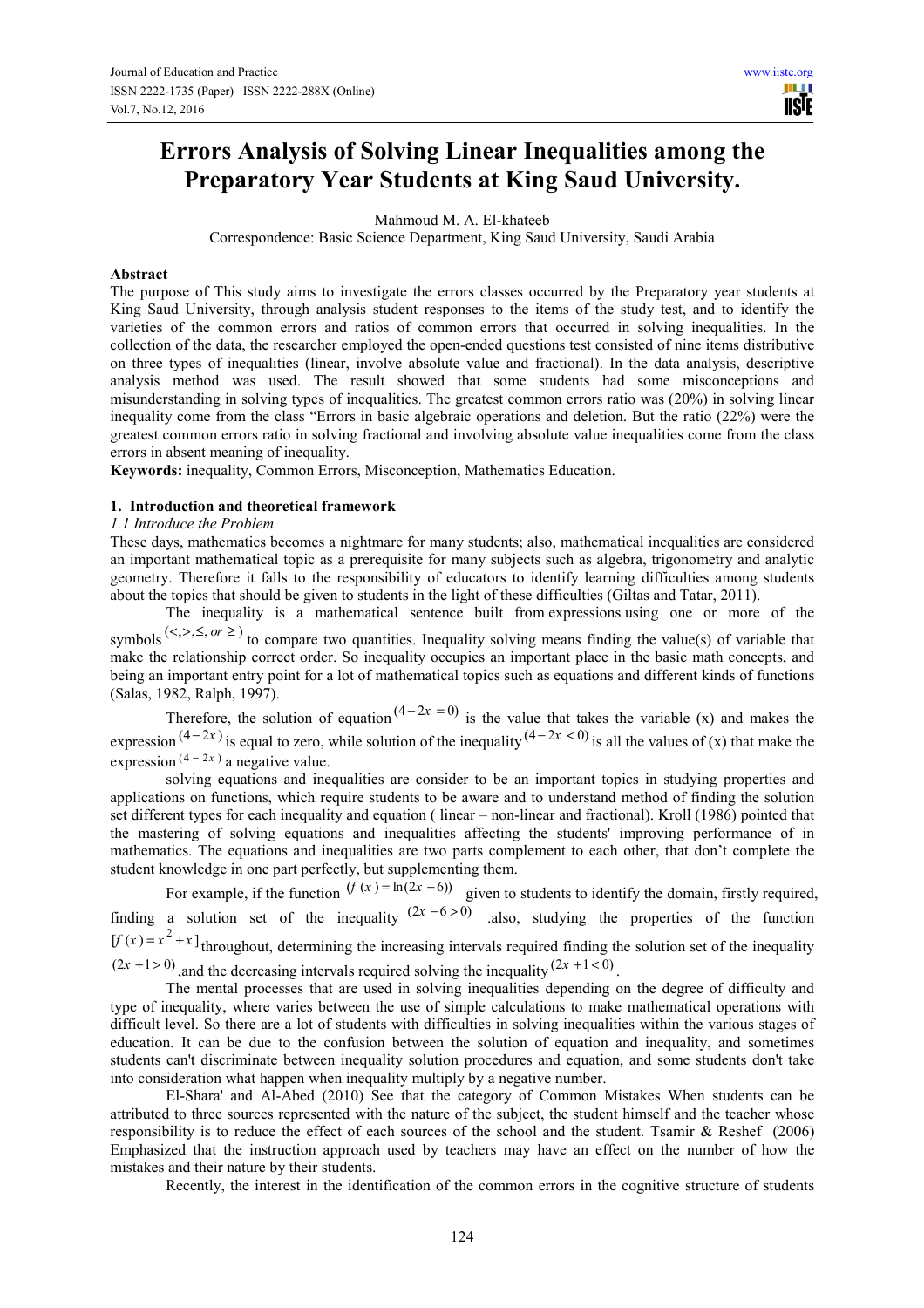increased before they learn mathematical concept. Also, several studies had indicated that the mathematical knowledge is exist in the cognitive structure of the students, and had considered being one of the most important factors affecting learning mathematics in correct way (El-khateeb, 2015). The existence of the common misconceptions among students could lead to a negative effect on the effectiveness of learning. This may be due to the ignoring of the teachers' to the existence of perceptions and alternative interpretations of learners before starting the new learning (shihap and Al-Jondey, 1999).

The Pre-calculus course (Math 140) which is taught to the preparatory year students at King Saud University under the scientific sections includes the topics: linear equations and inequalities in one variable, and quadratic equations, mathematical functions, exponential and logarithmic and trigonometric functions, properties of the operations on them and solving a system of linear equations, matrices and properties of arithmetic operations. It has been observed during teaching "equations and inequalities" in the math course (pre-calculus) which is taught to the preparatory year students as a compulsory requirement. There are some mistakes occurred by some students when they solve different types of equations and inequalities: linear, quadratic and fractional.

Where it is noted that when the students' when multiply the inequality by a negative number don't change direction of the inequality. Also, some students who don't exclude the zeros of denominator from the solution set by solving the fractional inequality. So it must be taken into consideration the importance of errors occurred by the students when teaching the topic of solving linear equations and inequalities, in order to develop their skills and correct their mistakes.

Abu- Guloah (2011) study aimed to identify the common errors at Numbers and Algebra for the eighth graders' included in the international study test TIMSS 2007. The researcher used the descriptive analytical method for the diagnosis of the most common errors of (369) male and female students, including 193 male and 176 female students from primary eighth grade who applied to diagnostic test. The researcher adopted (40%) and more as a ratio for the existence of error. The study revealed the following findings: (21) of the skills emerged within the previous experiences and the school book for the 8th grade encompass in TIMSS 2007. The percentage variation of the prevalent errors between the students in the diagnostic test ranged between 13.5 % and 99.5 %. The skills group includes (15) Algebra and numbers which consider the common error are 40% or more according to the researcher design.

The study of El-Shara and Al-Abed (2010) aimed to diagnose errors that occurred in solving inequalities among mathematics majors at the University of Jordan. For the purpose of the study, one test was developed and administered to 188 male and female students majoring in mathematics who had completed Calculus 101.The results of the study revealed some common errors, such as: misconceptions, confusing an inequality with an equation, using commutative Multiplication in solving inequalities, and changing the direction of inequality when multiplying by a negative number. Some other calculation errors and careless errors were also recorded. The common errors ranged between 5.7% for changing the direction of inequality when multiplying by a negative number, and 22.5% for conceptual errors. The researchers recommended that faculty members should emphasize on the subject of inequalities for fresh students and to administer tests in order to categorize them and develop the appropriate treatment plans.

The purpose of El-khateeb (2015) study was to investigate erroneous perceptions of the Preparatory year students at King Saud University, through analyzing (154) students responses on a study test, and to identify the varieties of the common errors and ratios of common errors about the concept and finding the limit of partial functions at a given point graphically or algebraically. The most important findings of the study by comparing the percentages of common errors classes within the same error class, were the highest percentage 35% in the class error which included "errors in the adoption the value of the function on existence the limit, or nonexistent" through finding the limit of function "not defined at the point and the limit exist", followed by 31% which represents the percentage of error class ratio "Confusion between the right and left of the point when finding the limit", and the percentage 14% Came less common ratios in the common error class of errors in judging the existence of the limit, or non-existent by finding the limit of the function not defined and the limit does not exist at the point.

The study of Parish & Ludwig (1994) indicated its findings to the existence of errors at the public high school and first year at the university students on the subject of algebra, including the lack of writing equality symbol when solving equations, and their inability to find the square root of the complete square terms or Algebraic Expressions. Students also have some difficulties in using the language of mathematics.

A study Conducted by Bicer, etal (2014) aimed to determine whether pre-service teachers have common difficulties and misconceptions about linear and quadratic inequalities. Two tasks of inequalities openended were designed, and given to 57 participants. The study showed that a number of pre-service teachers struggled with representing inequalities solution in number line. They added or excluded values in their solutions by drawing a closed circle on a number line instead of an open circle. Students also made basic arithmetic errors. The most common errors were addition, subtraction, multiplication, division and the distribution property. The results also indicate that not only the first year (pre-service teacher) possesses difficulties and misconception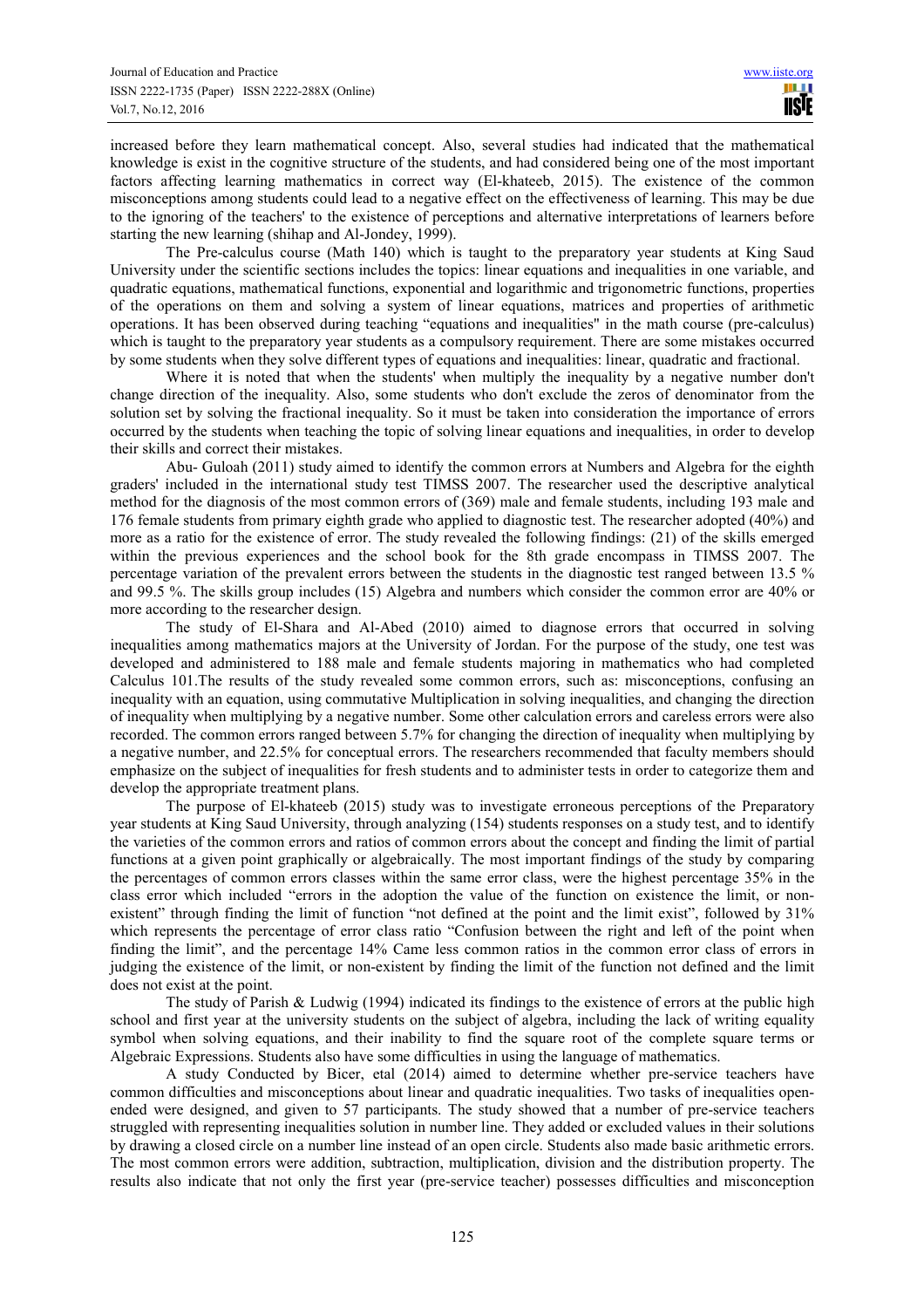with linear and quadratic inequalities, but also second, third and fourth year pre-service teachers. The researchers due these misconceptions might be transitional from teachers to their students.

The study of El-Khateeb (2015) aimed to diagnose errors that occurred in Complex Numbers topic Among Students of preparatory year Deanship at the King Saud University. For the purpose of this study, one test was developed and administered to 214 male students in Preparatory year Deanship. The results of the study revealed some common errors, such as: misconceptions in using the operations on complex numbers, using properties of operations on simplifications powers and numerical expressions. Some other calculation errors and careless errors were also recorded. The common errors ranged between 5.3% for conceptual misconceptions (identify real part and imaginary part) and solving linear equations involves complex numbers, and 31% for

errors using the relation ( $i^2 = -1$ ) and <sup>(i)</sup> to express about the square root of (-1).

Ciltas and Tatar (2011) conducted their study on a sample consist of 170 students in 9th grade in four different high schools. The study aimed to diagnose the learning difficulties about the equation and inequality that contain terms with absolute value. The research Data is composed of a knowledge test that contains 10 openended questions and interviewing students. The results indicated that students have difficulties in forming a correct solution set and could not fully understand the concept of absolute value. Results also indicated that students experienced difficulties in applying the basic arithmetic operations, and interpreting the interval that is founded correctly in inequality questions.

The teacher Knowledge and understanding of the common error of students help to develop strategies in teaching that address mathematical errors and misunderstandings, on the other hand, the learner benefit from the error, and through verification of assumptions and perceptions formed has started. In other words, we can say that mistakes can raise important issues to discover more in mathematics, because teaching and learning mathematics is built according to the sense of the importance of those errors that cannot be ignored or only corrected.

In light of the above, and through the experience of the researcher, it is clear that knowledge of the common mistakes occurred by students in teaching and learning mathematics is a matter of concern, especially in the first stage of a university education.

After reviewing the educational literature and studies relevant to the inequalities topic, it is clear that few studies have researched in the errors classification of students in solving the inequalities in general at the Arab and local levels. At the local level, no studies have addressed the solution of linear inequalities that include absolute value and diagnosis the common errors, which occurred by the students at the level of school students or college students. So this study was to bridge the gap as much as possible and to address with the first year students at the university.

#### *1.2 The Problem of the Study*

In light of the literature review and studies relevant to the solving inequalities, and common mistakes which are located by the students, it is clear that some of these errors are common among school students and university students. this underlines the importance of analyzing errors classes and present them by providing feedback to Teachers of Mathematics, which lead the researcher to study and diagnose the common errors, and classify them among the students enrolled in the program who have completed their preparatory year study mathematics course (Pre-Calculus) at King Saud University in the first semester of the academic year 2016/2017.

#### **Study Questions**

The study problem highlights by trying to answer the following questions:

- What are the common errors classes that occurred in solving inequalities among King Saud University Students?

- What are the ratio of common errors classes in solving inequalities according to the type of inequality (linear, involve absolute value, fractional)?

#### **Importance of the study**

The importance of the current study played a great role as result of the importance of solving inequalities in calculus, and in the development of mathematical thinking among students, which in turn helps them to continue their university studies. It also highlights the importance of the study through its attempt to analysis types of mistakes made by the students when they learn the inequalities. In addition to enriching the studies conducted in this area and through the identification of common errors in the solution of linear Inequalities, and find out its causes in order to develop effective solutions for it.

## **Objectives of the study**

This study aims to investigate the errors classes occurred by the Preparatory year students at King Saud University, through analyzing students responses on the items of the study test, and to identify the varieties of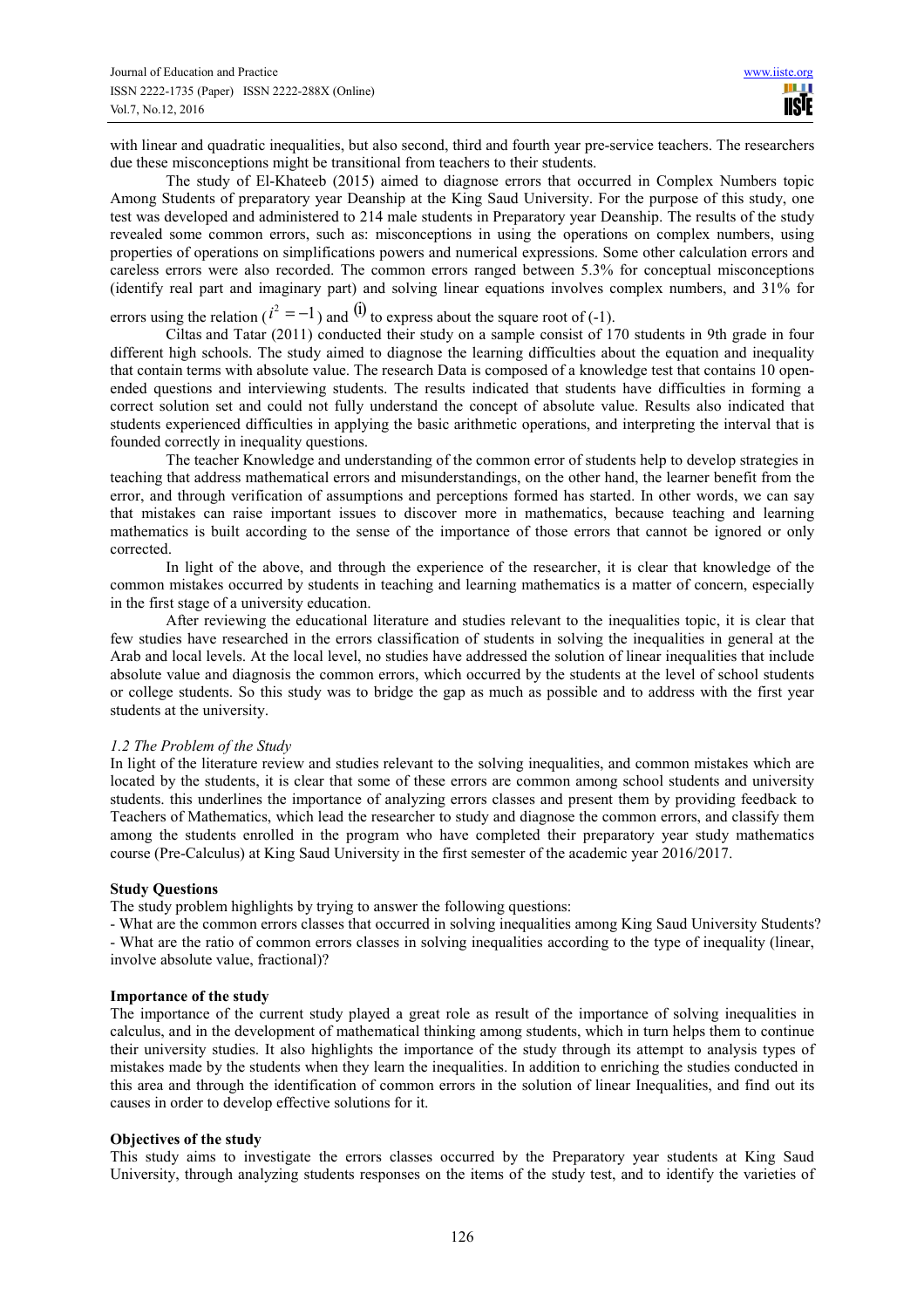the common errors and ratios of common errors that occurred by students in solving Inequalities.

#### **Limitations of the Study**

The limitations of this research identified by the following:

- The instrument which was developed by the researcher, so the interpretation of the results depends on the instrument's validity and reliability.

- Sample size: The study sample consisted of (154) students distributes at (10) sections, have been selected randomly.

- Limited Sample of students' male in the Deanship of Preparatory Year at King Saud University in the first semester (2015/2016) that has completed studying Equations and Inequalities through pre-calculus course (math-140).

## **Procedural Definitions:**

*King Saud University students*: male students who have been accepted in the preparatory year program at King Saud University and scientific disciplines, totaling (3682) students who completed the study of Pre-calculus course (Math- 140). In the first semester of the academic year ((2015/2016).

*Mathematical inequality***:** is a mathematical sentence built from expressions using one or more of the symbols  $(<,>, \le, or \ge)$  to compare two quantities.

*Solving inequality:* means finding the value(s) of variable (x) that make inequality correct sentence.

*Common errors*: Some studies suggest that a common mistake is a mistake that is repeated appearances in the students' answers. The select some researchers that a common mistake is a mistake that the proportion of its prevalence (15%) (Khalifa, 1983, p. 156) and select others ratio common by students when it is more than (15%). El-Shara' and Abed (2010) also considered that the class is common - error within item - is the error that appears in the students' answers by more than 10% of the students who tried to answer the item, and select (Abu Guloah, 2011) error rate when the prevalence of students by more than (40%). In the current study, Class common error is considered - within an item - is the error that appears in the students' answers by more than (15%) of the students who tried to answer it.

## **2. Method and procedures**

Descriptive approach and survey has been used to get the data and facts about the nature of the student's common mistakes and ratios, about solving linear inequality.

#### *2.1 The Study Sample*

The study sample consisted of male students (154) of scientific disciplines enrolled in the first semester of the academic year ((2015/2016), to study pre-calculus course (math-140) in the Deanship of the preparatory year at King Saud University, distributed in (10) sections, have been selected randomly.

## *2.2 The Study Tools*

The study tool consisted a test of solving linear inequality, which was built in light of the expected appearance in student responses errors through types of linear inequalities. The test included (9) essay items (open- ended question), three items for each type of Inequality.

## *2.3 Validity Tests*

To check the validity of the test was presented to a group of arbitrators' three PhD specialists in curriculum and methods of teaching mathematics. And two PhD specialists in Educational Measurement and Evaluation. And (5) teachers of mathematics who have master degrees in mathematics, and who were teaching in the first semester. Each of them was given the test items and a list of common errors that have been prepared, and were asked to express their opinions about the items fitness and suitability of the target group of the preparatory year students at King Saud University. After reviewing the opinions of the arbitrators and suggestions have been modified, to achieve the purpose of the research and investigated the errors classes, the application of tests procedures and instructions require that the student shows the steps resolved in detail, and in which is standing on the strengths and weaknesses in student performance, so the tests in this way can be considered that achieved a standard of validity.

## *2.4 Reliability*

The reliability compute by using test and re-test, by applying the tests on an exploratory sample consisted of (30) students, with an interval of (2) weeks, who completed studying the equation and inequalities in Math-140- precourse. The Pearson correlation coefficient was (0.89) between the average performance of students in the first time and repetition (Oadeh, 2005; Gronlaund, 1990).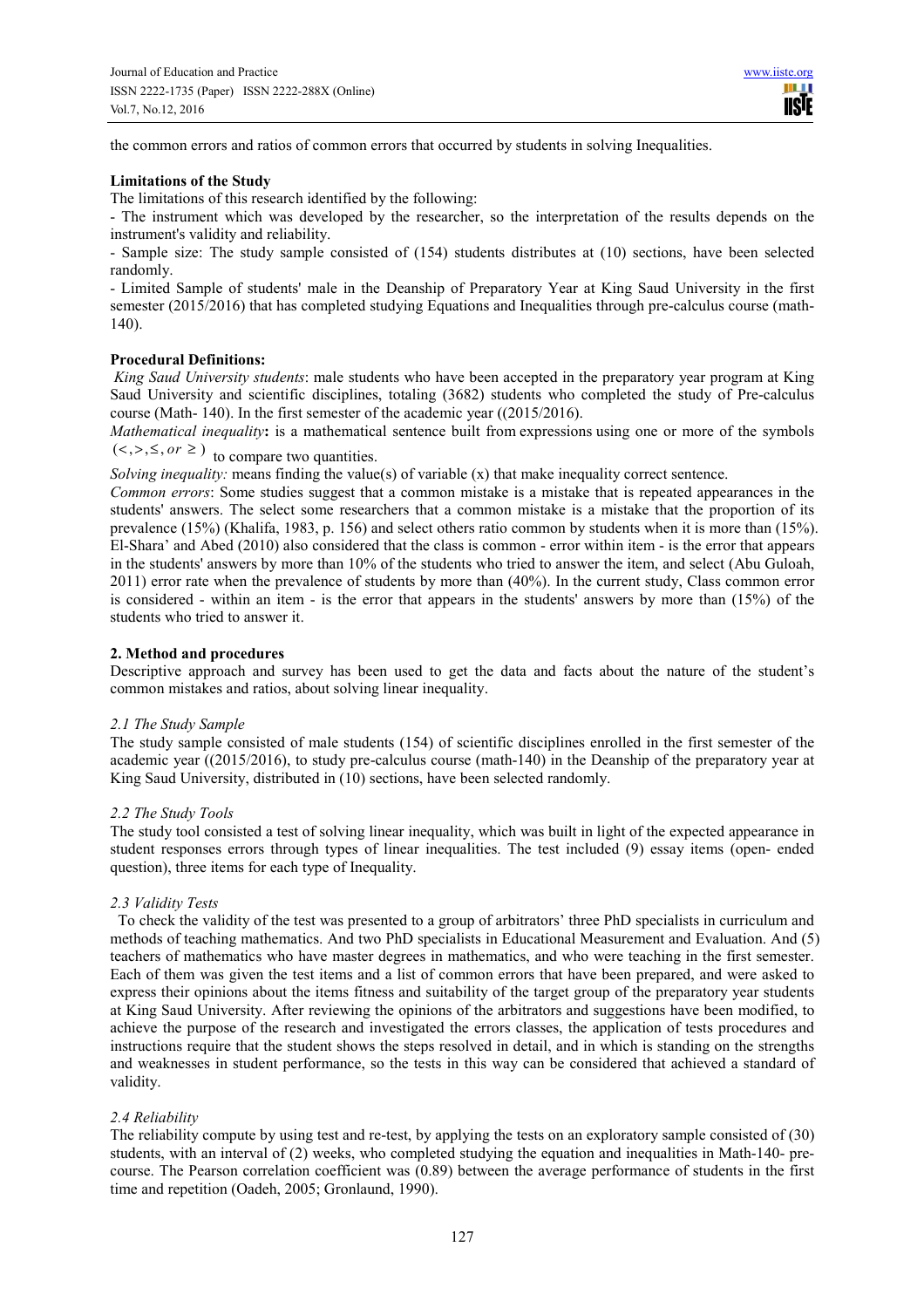$\frac{x-1}{2}$ 

#### *2.5 The Study Procedures*

The study included the following actions:

- Review and analysis chapter equations and inequalities, in the Pre-Calculus course (Math 140) studied by students in the preparatory year at King Saud University.

- Select (10) sections from (193) sections randomly, to represent the sample, with totally (154) students.

- The first test application in the period ranged (from 50 to 60) minutes from the time of the lecture, where test consists of nine items given in three types of linear inequality.

- Identify the key answer before starting the process of correction.

- Analyze the errors which appeared. The new errors that appeared have been added to the preliminary list, and continue correcting the same item to the end.

- Consider the error within the errors classes which has ratio more than (15%) as common error.

#### *2.6 Statistical Treatment*

Package statistical analysis of Social Sciences (SPSS) was used in the treatment of data. Frequencies and percentages were extracted to answer the first question of the study. Frequencies and percentages was extracted to answer the second question of the study.

## **3. Discuss the Results and Its Interpretation**

The study aimed to diagnose and identify classes of common mistakes occurred by the preparatory year students in King Saud University in solving linear inequalities. The frequencies, percentages calculated through the times number of appearance the error in the students' solutions. It has also been monitoring the frequencies of error class when it appears and follows up the correcting to the student answer on the same item to monitor the other errors. And also the same mistake monitor according to the times of appearance number in solution of the same student or others. The errors classes which had a ratio more than (15%) considered to be as a common error according to the standard that has been adopted to classify the errors classes.

Therefore, it can be classified the common errors among the students in solving inequalities as follows:

- Conceptual errors: represented by understand the inequality concept, it has been shown that in solving inequalities that include absolute values. Also, understanding of (or) means, or what equivalent in solving the compound inequalities, and fractional inequalities.

- Errors Caused by the wrong using and applying of the inequalities rules: This is demonstrated when some students try to solve fractional inequalities. Some students didn't change an inequality's direction when dividing

or multiplying the inequality with a negative number, as shown  $\left(\frac{2}{x-1} \geq 5\right)$  changed to  $\frac{x-1}{2} \geq \frac{1}{x-1}$ 2 5 . In addition some of students didn't take in their consideration the sign of the variable  $(x)$  to change the inequality direction.

- Errors in the algebraic operations, simplification and elimination: This appeared when converting inequality during and after applying cross-multiplication property in order to solve the inequality, for example:  $5(x-1) \geq 2 \Rightarrow 5x - 1 \geq 2$ .

- Errors arising from confusion between the solution of the equation and inequality: it was apparent when students solve linear inequalities and fractional. Represented with just finding the values of the variable (x) of  $\frac{2x+5}{} < 1$  $2 x + 5 < 1$  or  $2 x \ge 4$ 

the equation, as  $\begin{array}{ccc} x & = & -2 \\ x & = & \end{array}$  $2 x = -4$   $2 x = 4$ 2  $x = 2$ 

- Errors arising from using the basic arithmetic operations: This appeared clearly when students solved linear inequalities by addition, subtraction, multiplication, division, and simplifying the algebraic expressions, such as the wrong using of distribution property, and addition inverse.

- Errors due to finding and writing the solution set: some students not able to write their solution on the interval notation through solving fractional inequalities, where as some students think that only one value makes an

$$
\frac{x-1}{x} > 2 \Rightarrow \frac{x-1}{x} = 2 \Rightarrow x - 1 = 2x \Rightarrow x > -1
$$

inequality true, *x x* and they think solution set can't be an interval or finite set; also, writing the interval closed  $[-1, \infty)$  instead of open, or reverse the numbers inside the interval,

as  $(\infty, -1)$ . Also, some students didn't exclude the zeros of denominator from the solution set.

To achieve the objectives of the present study and to stand on the common errors that occurred by the students in solving linear inequalities. Student responses analyzed, to identify the common errors, through solution ways, and methodology which used by students. So the results will be displayed according to the questions of the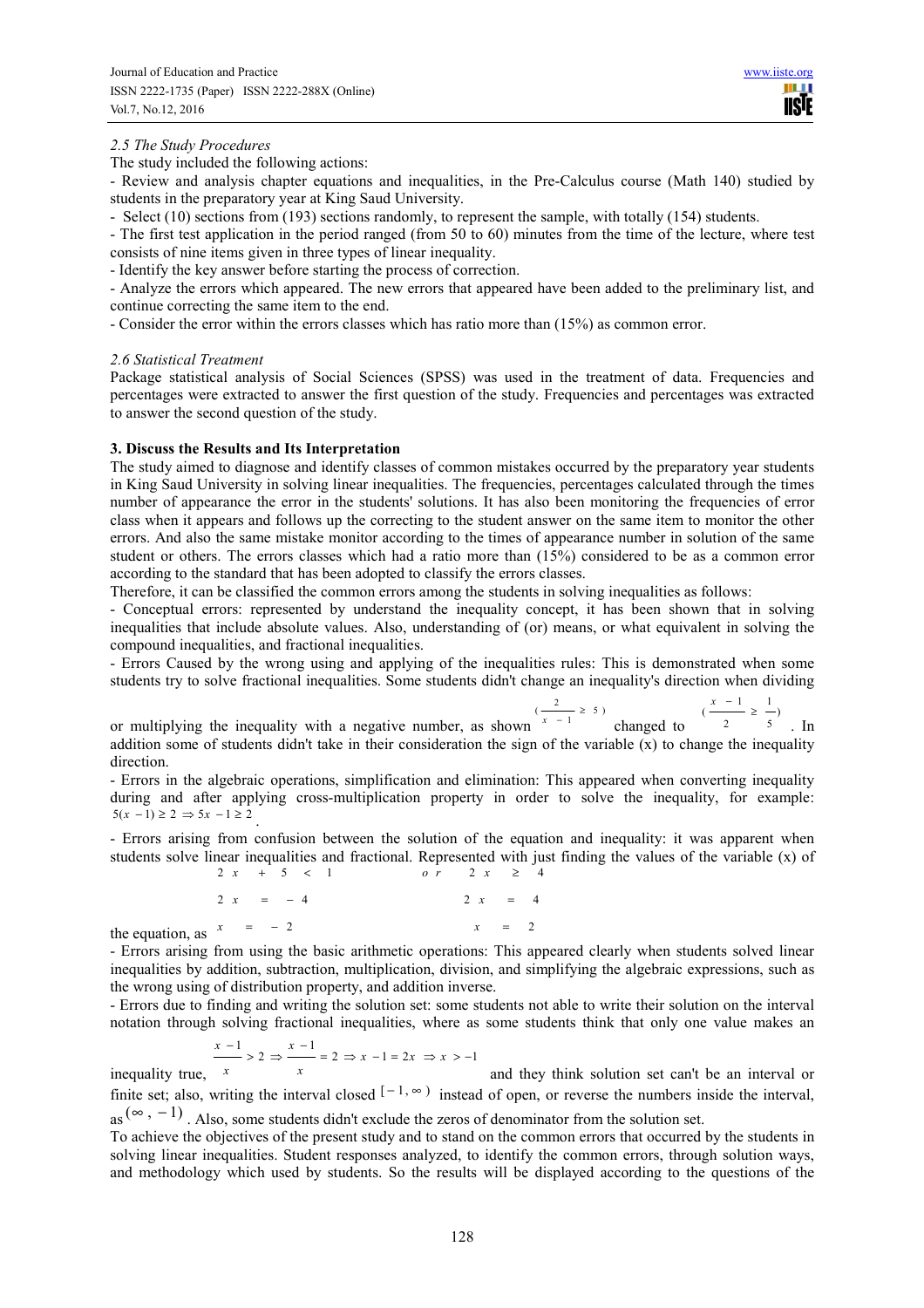#### present study.

#### *-The first Question:*

## **- What are the common errors classes that occurred in solving inequalities among King Saud University Students?**

Table (1) shows the errors classes, ratio of common errors according to the inequality type, ratio of common errors within the same class. The integer number indicates to the frequencies of errors class appearance in every type of inequalities. The first percentage indicates (Error class frequency ÷ total frequency of class) to ratio of class errors for every inequality according to the error class, but the second percentage (Error class frequency  $\div$ sum of frequency of inequality type) refers to the ratio of error class by the inequality type.

| <b>Common Errors classes</b>          | Linear inequality | <b>Inequality involve</b> | <b>Fractional</b> | total    |
|---------------------------------------|-------------------|---------------------------|-------------------|----------|
|                                       |                   | <b>Absolute</b>           | inequality        |          |
| <b>Absent meaning of inequality</b>   | 122               | 115                       | 139               | 376      |
|                                       | (32%)             | (31%)                     | (37%)             | (20%)    |
|                                       | (18%)             | (22%)                     | 22%               |          |
| errors in basic arithmetic            | 106               | 58                        | 88                | 252      |
| operations                            | 42%               | (23%)                     | $(35\%)$          | (14%)    |
|                                       | (15%)             | 11%                       | 14%               |          |
| Errors in basic algebraic             | 139               | 60                        | 100               | 299      |
| operations and Deletion               | 46%               | 20%                       | (33%)             | $(16\%)$ |
|                                       | (20%)             | (12%)                     | 16%               |          |
| <b>Confusion Between inequality</b>   | 116               | 88                        | 90                | 294      |
| and Equations                         | 39%               | 30%                       | (31%)             | (16%)    |
|                                       | (17%)             | (17%)                     | 14%               |          |
| <b>Errors in inequality rules</b>     | 135               | 93                        | 135               | 363      |
|                                       | 37%               | 26%                       | (37%)             | $(20\%)$ |
|                                       | (20%)             | (18%)                     | 21%               |          |
| <b>Errors in Writing the solution</b> | 68                | 107                       | 80                | 255      |
| set                                   | 27%               | 42%                       | 31%               | $(14\%)$ |
|                                       | $(10\%)$          | (21%)                     | 13%               |          |
| <b>Total</b>                          | 686               | 521                       | 632               | 1827     |
|                                       |                   |                           |                   | 100%     |

Table .1. A Frequency and Percentage of Common Errors classes according to the type of inequality

Table 1 explains the Frequency and Percentage of Common Errors classes according to the inequality type. Firstly, Linear inequality: the lowest common ratio of error class is (10%) represented with writing the solution set of solving inequality in wrong way, but the ratio (20%) represents the greatest common ratio of error class arising from the basic algebraic operations and deletion, also from the Errors in applying inequality rules. Secondly, "linear Inequality involve Absolute type ": the ratio (11%) represent a lowest ratio comes from the class "errors in basic arithmetic operations", but the ratio (22%) represents the greatest ratio of error class "absent meaning of solving fractional inequality". Thirdly, Fractional inequality type: a lowest ratio is (13%) represented with writing the solution set of solving inequality in wrong way, and the greatest common ratio was (22%) through "absent meaning of solving fractional inequality".

Comparing the common ratios of errors classes among the error class, we find that " errors in basic algebraic operations and deletion" was the greatest ratio (46%), followed by (42%) to represent the lowest ratio " errors in writing the solution set of solving linear inequality". the lowest common ratio through solving linear inequality involving absolute value was (20%) came from "Errors in basic algebraic operations and Deletion", and the greatest ratio was (23%) illustrate from the error class " errors in basic arithmetic operations".

The ratios indicate that there is a weakness and difficulties among solving inequalities. These difficulties due to misunderstand the meaning of linear inequality or they may not know how to read the inequality symbols. In addition, it has been also observed that they experienced difficulties in solving inequality that contain terms with absolute value; and they experienced difficulties in applying: inequality properties (rules); the four basic mathematical operations. Furthermore, it has been found out that they wrongfully showed the solution set or they did not show the solution set as interval. The results of this study conform to the results of the studies (whitcraft, 1980; laursen, 1978; Bicer, etal, 2014).

## *-The second Question:*

*-* **What are the ratio of common errors classes in solving inequalities according to the type of inequality (linear, involve absolute value, fractional)?**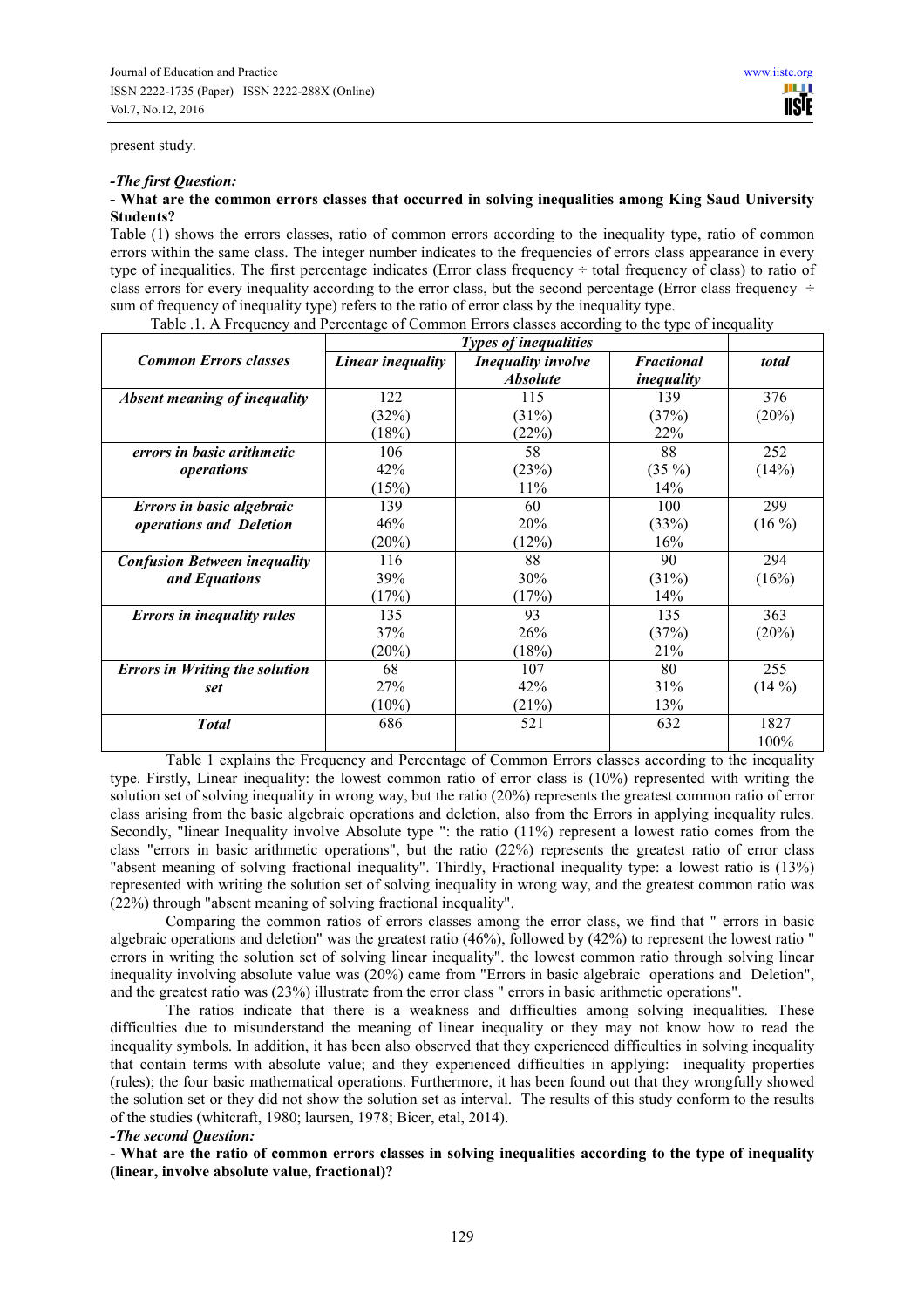Results of this question have been found through analysis of student responses on the test items, which administrated in three types of inequalities (linear, involved absolute value, fractional) where each type consist on three items of the open-ended questions, in order to investigate common mistakes in solving inequalities, where the classification errors that greater than the ratio (15%) to represent the common errors classes for each type of inequalities. In order to facilitate the discussion and interpretation of the results it will be display according to the inequality type:

## *- The ratios of common errors classes in solving linear inequalities*

The test includes three items in order to analyze and detect mistakes that occurred by students in solving linear inequalities. The first item  $-(x+2)+2x > 2(x-3)+3x$  contains on one direction (>), required to solve it using distributive property, combining the terms to reach the solution. The second item  $2x + 5 < 1$  or  $2 + x \ge 4$ includes two linear inequalities connected between them by the logical word (or) (equivalent to union), required to solve each inequality, and then gather the solution by the meaning of (or) as a union of two solution set of inequalities. The third item  $-4 < 4(x + 2) - 3 \le 9$  includes on two directions required to solve it using distributive property, and combining the expressions.<br>Toble 2 Frequency and Barontoga of Common France classes assorting to the linear inequality time

| Table .2. Frequency and Ferentiage of Common Errors classes according to the mical inequality type. |             |             |             |           |             |             |  |
|-----------------------------------------------------------------------------------------------------|-------------|-------------|-------------|-----------|-------------|-------------|--|
| <b>Error Class</b>                                                                                  | Error $(1)$ | Error $(2)$ | Error $(3)$ | Error (4) | Error $(5)$ | Error $(6)$ |  |
| <i>frequency of Error Class</i>                                                                     | 122         | 106         | 139         |           |             | 68          |  |
| <b>Ratio of common Error</b>                                                                        | 18%         | 5%          | 20%         | 17%       | 20%         | 10%         |  |

Table .2.Frequency and Percentage of Common Errors classes according to the linear inequality type.

 It is shown in Table 2 that the ratio 20% represent the greatest common errors classes occurred by students in solving linear inequalities were caused by a basic and simplified algebraic operations, and the use of inequalities rules, For example: Students began to solve the inequality through eliminate the bracket, and apply the distributive property, and make combination terms incorrectly. The students' errors were in different aspects such as non-discrimination between similar and un- similar algebraic terms, as shown follow:

$$
-(x + 2) + 2x > 2(x - 3) + 3x
$$
  

$$
-x + 2 + 2x > 2x - 3 + 3x
$$

$$
x + 2 > 2x \Rightarrow 2 > x
$$

In addition, the results indicated that some errors occurred by students, as did not know the procedure and meaning of how to solve compound inequality, distribution property, perform arithmetic operations on two sides of the inequality and ignore the other side; in addition a number of students excluded values in their solution through combined the solution set as one interval incorrectly. Such as:

| $-4 < 4(x + 2) - 3 \le 9$ |                      |                |
|---------------------------|----------------------|----------------|
| $-4 < 4x + 2 - 3 \le 9$   | $2x + 5 < 1$         | or $2+x \ge 4$ |
| $-4 < 4x - 1 \le 9$       | $2x < 1+5$           | $x \geq 4+2$   |
|                           | x < 3                | $x \geq 6$     |
| $-4 < 4x \leq 8$          | solution set $(3,6)$ |                |
| $-1 < x \leq 2$           |                      |                |

To overcome this difficulty, teachers need to explain and discuss the meaning of the word (or), when writing the solution set, and students should understand how to represent the solution geometrically, also the operations on groups especially that represented in intervals.

Similar findings with the results of the study of each of (Bicer, &capraro, 2013); (EL-Shara', etal, 2010); (Balanco & Garrote, 2007) and (Ellortan and Clements, 2011) which found that students made basic arithmetic errors because they did not have an adequate mastery of knowledge about inequality rules tending to change direction of inequalities even when they divided inequalities with a negative number.

## - *The ratios of common errors classes in solving linear inequalities involving absolute value?*

The items of this type were analyzed, and monitoring the frequency of errors that occurred by students in solving inequalities involve absolute value, and calculated the ratios of common errors classes.

Table .3. A frequency and Percentage of Common Errors class according to the inequality involves absolute value.

| <b>Error Class</b>              | Error (1) | Error (2) | Error(3) | Error (4) | Error (5) | Error (6) |
|---------------------------------|-----------|-----------|----------|-----------|-----------|-----------|
| <i>frequency of Error Class</i> |           |           | 60       | 88        |           | 107       |
| <b>Ratio of common Error</b> *  | 22%       | 11%       | $2\%$    | $7\%$     | 18%       | 21%       |

It is clear from table 3 that the greatest common ratio was (22%) in error class through the inequality type that involves absolute value from the kind don't understand the meaning of solving this type of inequalities. Follow the error class related in writing the solution set of inequalities incorrectly with ratio  $(21\%)$ . But the ratio  $(11\%)$ represented the lowest common errors ratio which occurred by student through applying the basic arithmetic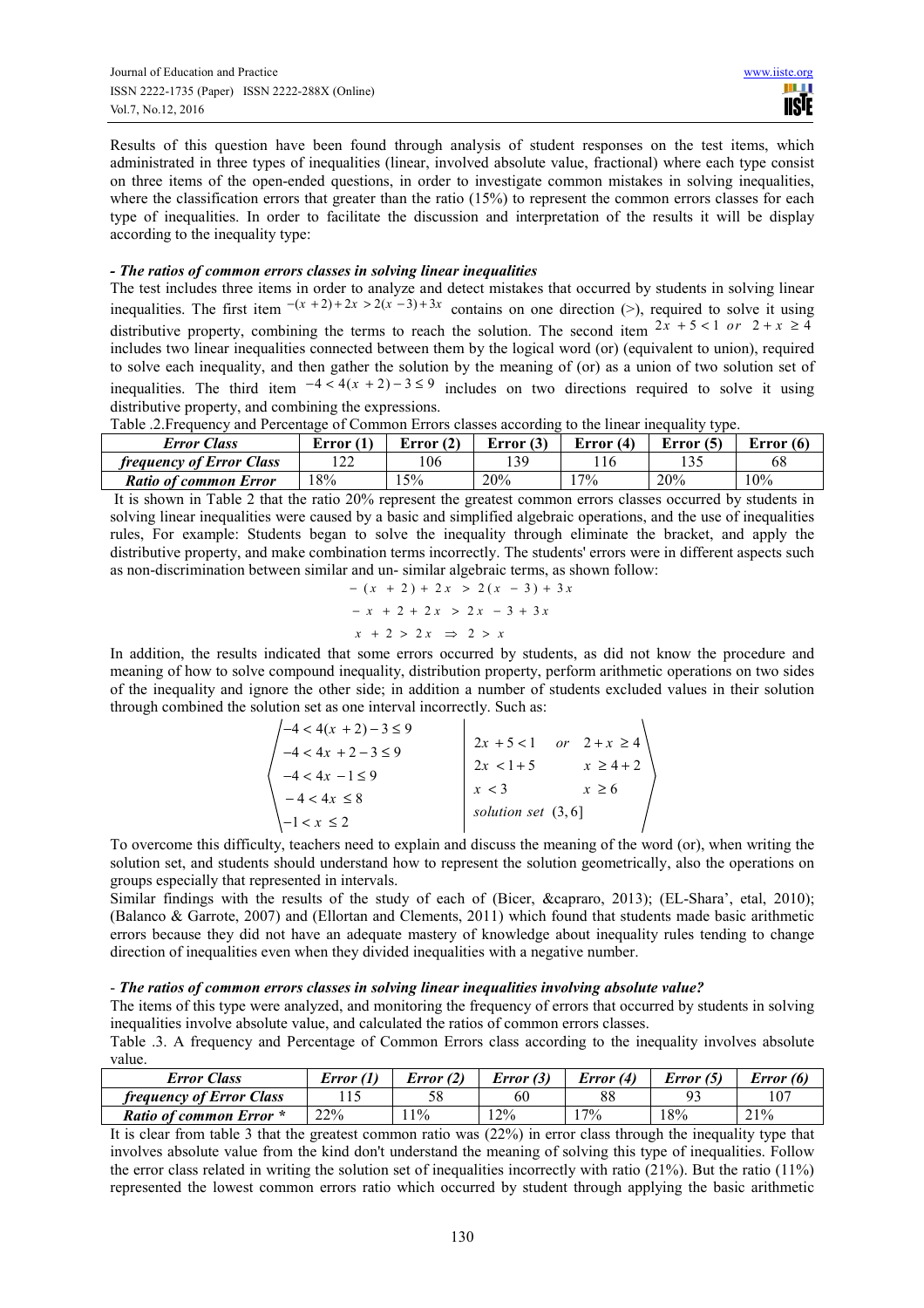operations in solving inequalities that involved absolute value.

The errors which occurred by students focused in different faces: solve one side of the inequality and eliminate the other side, and confusion between the solution of equation and inequality. In addition, errors in using the inequalities rules, especially didn't change direction of inequalities even when they divided or multiply

$$
\begin{aligned}\n\left|2x - 4\right| < 10 & \Rightarrow & 2x - 4 < 10 \\
2x & = 14 & \Rightarrow & x & = 7 \Rightarrow x < 7\n\end{aligned}
$$

inequalities with a negative number, such as:  $2x = 14$ And the errors related to express about the solution set varies between closed the one side of interval as  $(-\infty, 7]$  or reverse the terms and write great number in the beginning, as  $(7, -\infty)$ 

As for the errors that occurred by students in solving inequality involve absolute value, a number of students start the solution by eliminating the absolute value sign, which indicate to misunderstand in the concept and meaning of absolute value and their rules, as  $-2|x| - 2 > 4 \implies -2 - 4 > 2x \implies -3 > x \implies$  solution set  $(-3, \infty)$  and some of them start on dividing the inequality by (-2), but didn't change the inequality direction, and continue the solution, such as:  $-2|x| - 2 > 4 \Rightarrow |x| + 1 > 2 \Rightarrow x > 1 \Rightarrow$  solution set  $(1, \infty)$ 

In addition, write the solution set without checking the values that satisfies the inequality. The errors that occurred by a number of students through solving the inequality  $|4 - 2x| \ge 5$  caused about misunderstand the concept and the symbol  $( \geq )$ , add to incorrect using of the absolute value properties, and write the solution set incorrectly, as:

| $ 4 - 2x  \ge 5$ | $4 - 2x \ge 5$             |
|------------------|----------------------------|
| $4 - 2x \le -5$  | $-2x \ge 1$                |
| $-2x \le -9$     | $x \geq -1$                |
| $x \leq 9/2$     | solution set $\{9/2, -1\}$ |

- *The ratios of common errors classes in solving fractional inequalities.*

The frequencies monitored, and ratio of common errors classes calculated in solving the fractional inequalities through the test items, as explain in Table 4.

|  | Table .4. A Frequency and Percentage of Common Errors classes according to the fractional inequality |  |
|--|------------------------------------------------------------------------------------------------------|--|
|  |                                                                                                      |  |

| Error Class                     | Error (* | Error (2) | Error (3) | Error (4) | Error(3)   | Error (6) |
|---------------------------------|----------|-----------|-----------|-----------|------------|-----------|
| <i>frequency of Error Class</i> | 139      | 88        | 100       | 90        | $1 \cap L$ | 80        |
| <b>Ratio of common Error</b>    | 22%      | 14%       | 6%        | $4\%$     | 21%        | 13%       |

Table 4 indicates that the greatest common ratio was (22%) in error class through solving the fractional inequalities from the kind misunderstand the concept and properties of solving fractional inequalities. Follow the class with respect to the Errors in inequality rules with ratio (21%). But the ratio (11%) represented the lowest common errors ratio which occurred by student through writing the solution set of inequalities incorrectly.

The errors which occurred by students focused in different faces: multiply one side of the inequality to eliminate the variable from the denominator, without take inconsideration the sign of  $(x)$ , and confusion between the equation and inequality through solve the equation and consider it a solution to inequality, and multiply the two sides by the same compound to cancel the denominator, also student didn't master the rules of inequalities, such as: reverse the inequality to put the variable  $(x)$  in the nominator without change the direction of inequalities. In addition the roots of denominator within the solution set.

$$
\frac{x}{-} > 5 + \frac{4}{-}
$$

For example: a number of students start in solving the inequality <sup>2</sup> *x* through multiply the sides of the 2

$$
x\left(\frac{x}{2}\right) > 5x + x\left(\frac{4}{x}\right) \Rightarrow \frac{x^2}{2} > 5x + 4
$$

fractional inequality by  $(x)$ , such as 2  $x^2$  2 *x* and other students multiply by  $(2x)$ , as  $2x\left(\frac{x}{2}\right) > 5 + \frac{4}{x}$  $x\left(\frac{x}{2}\right) > 5 + \frac{4}{x}$  $> 5 +$ 

to convert the inequality to the form  $x^2 > 10x + 8$ . This error due to misunderstand the inequalities rules, and incorrect using of cancelation law in inequality, but the errors that occurred by students in  $\frac{2}{(x-1)} \ge 5$ ≥

solving the inequality a number of students start the solution using cross-multiplication of the inequality sides by the same quantity to eliminate the denominator as,  $2 \ge 5(x - 1)$ , without take in consideration the sign of  $(x - 1)$  through the multiplication. Also, Errors in basic algebraic operations and Deletion were appearance through using the distribution property; add to write the solution set incorrectly. For example:

$$
2 \ge 5(x-1) \Rightarrow 2 \ge 5x - 1 \Rightarrow 3 \ge 5x \Rightarrow 3/5 \ge x \Rightarrow solution set (3/5, \infty)
$$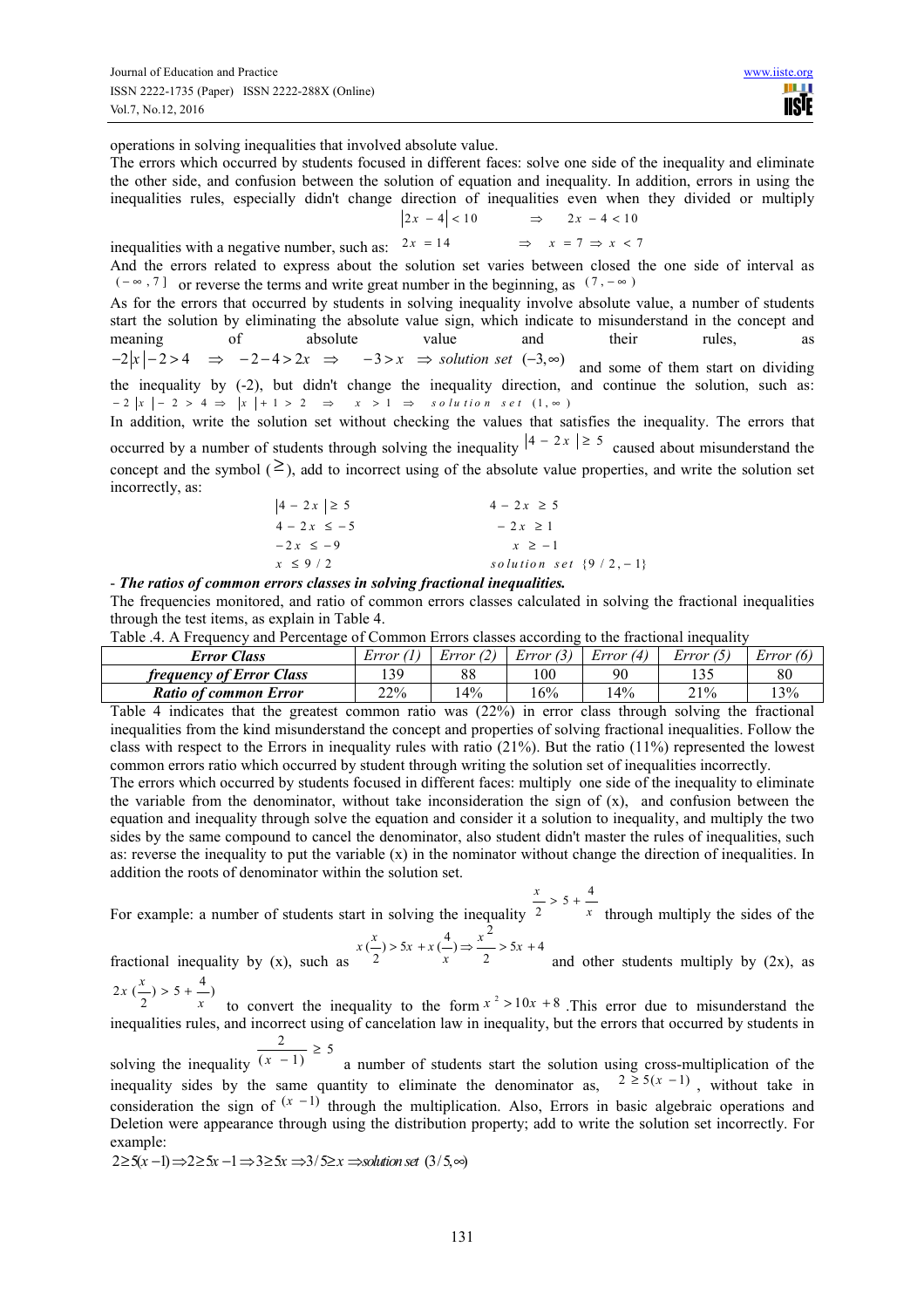The error that occurred by students through solving the inequality  $\frac{(x - 1)}{x} > 2$ *x x* − > a number of students start solving through change the inequality to equation to simplify the steps of solution without take inconsideration the sign of the variable (x), and write the solution set without verifying from the solution. Such as:  $\frac{(x-1)}{x} = 2 \Rightarrow x - 1 = 2x \Rightarrow x = -1 \Rightarrow x > -1 \Rightarrow$  solution set  $(-1, \infty)$  $\frac{-1}{-1}$  = 2  $\Rightarrow$  x - 1 = 2x  $\Rightarrow$  x = -1  $\Rightarrow$  x > -1  $\Rightarrow$  solution set (-1.  $\infty$ 

#### **4. Conclusion and recommendations**

Results of the study showed that some of students faced difficulties in solving types of linear inequalities; it has been observed that in properties about inequality; and in applying the four basic mathematical operations on numbers and on the algebraic expressions. So, in light of the importance of this period of preparing for the university entrance a diagnostic test for the preparatory year can be considered as the reason to identify the actual errors that appear in the performance of students in mathematics and then treating these errors as soon as they occur. This result is consistent with the study Ciltas, etal (2010 and 2011), and (El-Shara', and Al-Abed, 2010).

The results also showed that there is a misunderstanding of some students about the concept of absolute value and properties. Furthermore, it has been observed that they experienced difficulties in solving the fractional inequality; in using commutative multiplication in solving inequalities, and changing the direction of inequality when multiplying by a negative number. These findings support the results of studies conducted by Başturk, (2009), and Ciltas, etal (2010 and 2011).according to the results obtained in this study, teachers should be explained and discuss in the classroom the reason why we change an inequality's direction when dividing or multiplying an inequality with a negative number, and more emphasis on meaning of inequality, through that you can read one inequality more than one way (example:  $x > 1$ , means: x is greater than one, (x) is not smaller than 1,  $(x)$  is both not smaller than 1 and not equal to 1). This result supports the result of Bicer, etal (2014). In light of the study results can be recommended as follows:

- Perform a diagnostic test for the preparatory year students admitted to the university, and identify the actual errors that appear in the performance of students in mathematics and then treating these errors as soon as they occur.

 - Need to focus faculty members to master the basic concepts and skills associated with the concept of equations and inequalities and ways of solving, because its importance in understanding the other topics in mathematics, such as the identify domain of functions, applications of derivative (critical number, intervals of increasing and decreasing and intervals of concave up and concave down).

- Further studies involves female students in the field of the common errors analysis of the students about solving inequalities

#### **References**

- 1. Abu Guloah, N. (2011).*The Common Mathematical Errors of Eighth Graders In The view of TIMSS 2007 And the Effectiveness of A suggested Remedial program*. Master thesis Unpublished, Al-Azhar University, Gaza, and the Arab Republic of Egypt.
- 2. Balanco, L. and Garrote, M. (2007). Difficulties in learning inequalities in students of the first year of preuniversity education in Spain. *Eurasia Journal of mathematics, science and technology education*, 3(3), 221-229.
- 3. Bicer, Ali; Capraro, Robert and Capraro, Mary (2014). Pre-service Teachers' Linear and Quadratic Inequalities Understandings. *International Journal for Mathematics Teaching and Learning.* http://www.cimt.plymouth.ac.uk/journal/default.htm
- 4. Bicer, A., Capraro, R, & Capraro, M. (2013). Integrating writing into mathematics classroom to increase students' problem solving skills. *International Online Journal of Educational Science*, 5(2), 361-369.
- 5. Başturk, S. (2009). Student teachers' approaches to student's mistakes in the case of the absolute value concept. *Necatibey Faculty of Education Electronic Journal of Science and Mathematics Education*, 3(1), 174-194.
- 6. Ciltas, Alper and Tatar, even. (2011).Diagnosing Learning Difficulties Related to the Equation and Inequality that Contain Terms with Absolute Value. *International Online Journal of Educational Sciences, 3*(2)461-473.
- 7. Ciltas, A., Işık, A. & Kar, T. (2010). The concept of absolute value: Evaluation of procedural and conceptual knowledge. *Journal of Institute of Mathematics and Computer Science*, 21(1), 131-139.
- 8. El-khateeb, M. (2015).perceptions and performance of King Saud University students' about concept and finding Limit of functions graphical and symbolic. *Journal of Education and Learning*; Vol. 4, No. 4; p. 25- 38.
- 9. El-khateeb, M. (2015). Errors Analysis of Complex Numbers among Students of preparatory year at the